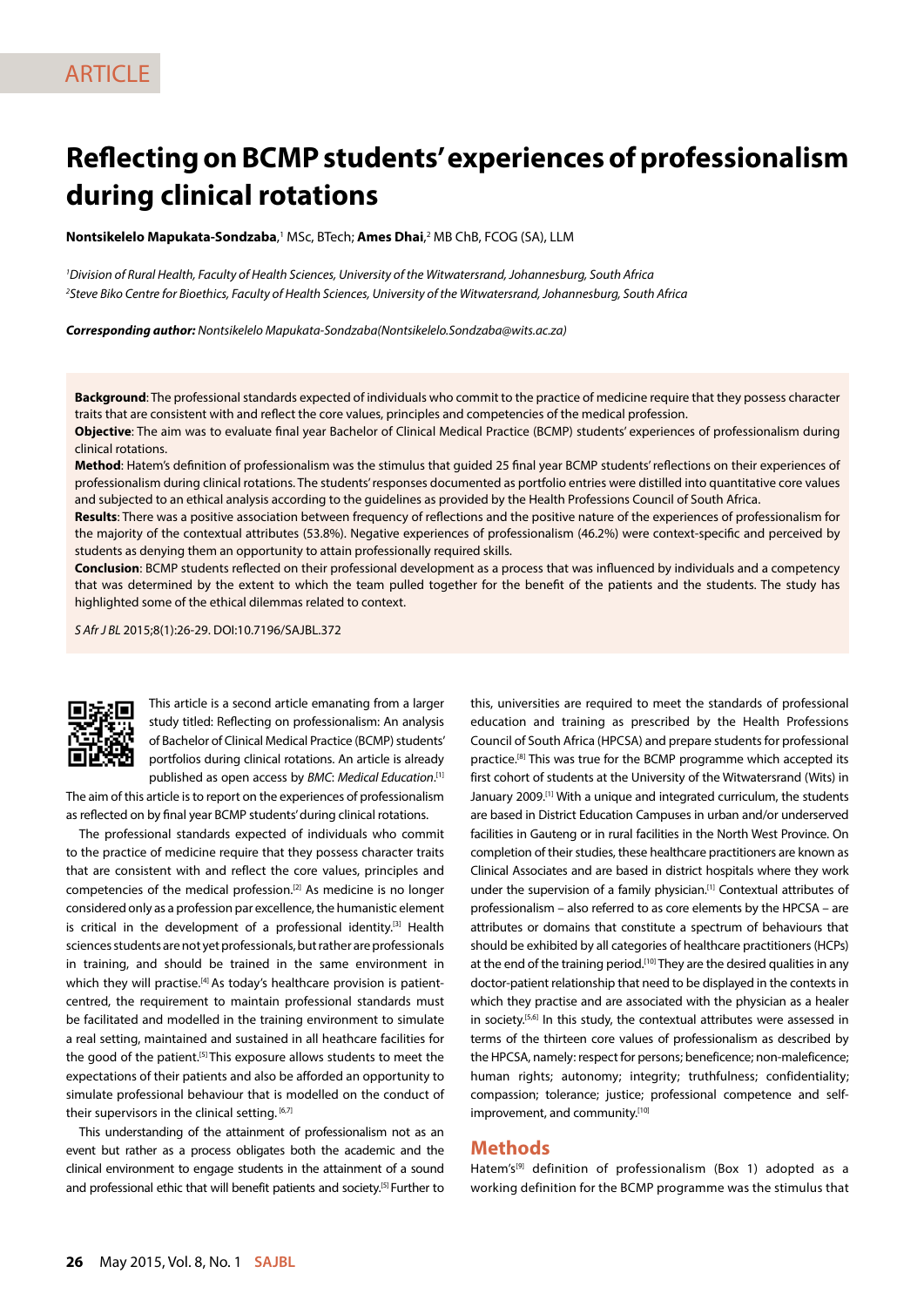guided the 25 final year BCMP students' reflections. The students' experiences of the contextual attributes of professionalism during clinical rotations were received as portfolio entries. As research instruments, the benefits of employing portfolios are well documented.[11]

In total, 71 portfolios reflecting the experiences of BCMP students in individual departments in facilities designated as District Education Campuses were analysed as follows: 100% (*n*=25) in Emergency Medicine (EM), 92% (*n*=23) each for adult in-patient wards (AIPW) and Paediatrics (Paeds). For a detailed description on the research design – a retrospective, descriptive, analytical case – based study as well as data collection methods, the reader is directed to the published article. [1] Ethical clearance was obtained from the Human Research Ethics Committee (HREC – Medical: M110740) of the Faculty of Health Sciences at Wits. BCMP students' responses informed by Hatem's definition, were openended and not grouped into categories. However, for the purpose of the analysis, the core values were distilled according to the HPCSA guidelines that direct the practice of healthcare professionals in South Africa.<sup>[10]</sup> The identified contextual attributes were analysed by grouping the students' experiences in Paeds, EM and AIPW into sub-themes. The findings were then computed using simple descriptive statistical methods captured on an Excel

spreadsheet.[11] Presented as percentage values they demonstrated frequency distribution and the relationship of grouped data that was then subjected to an ethical analysis.

## **Results**

The BCMP students reported on all the attributes of professionalism described as the core values by the HPCSA (Table 1). There was a positive association between frequency of reflections and the positive nature of the experiences of professionalism for the majority (53.8%) of the attributes including: respect for persons, beneficence, integrity, truthfulness, compassion, tolerance, and professional competence and self-improvement. For some of the attributes, at 23.1%, (confidentiality, autonomy, community) students had a range of experiences leading to on-going debate and internal conflict as they had to navigate parents or family interests, as well as traditional and cultural practices. For the remaining attributes (non-maleficence, justice and human rights), also at 23.1%, the reflections were guided by negative experiences.

## **Discussion Respect**

Many of the BCMP students' experiences of respect shown to patients were in the Paeds department, similar to a study commissioned by a university in the USA.

| Table 1: Contextual attributes of professionalism (n=25) |                            |      |                                         |      |                                   |       |
|----------------------------------------------------------|----------------------------|------|-----------------------------------------|------|-----------------------------------|-------|
| <b>Core Elements</b>                                     | <b>Paediatrics (PAEDS)</b> |      | <b>Adult in-Patients</b><br>Ward (AIPW) |      | <b>Emergency Medicine</b><br>(EM) |       |
|                                                          | $n=23$                     | $\%$ | $n=23$                                  | %    | $n=25$                            | %     |
| Respect                                                  | 18                         | 78.2 | 12                                      | 52.2 | 10                                | 40.0  |
| Beneficence                                              | 9                          | 39.1 | 5                                       | 21.7 | $\overline{2}$                    | 8.0   |
| Non-maleficence                                          | 6                          | 26.1 | 3                                       | 13.0 | $\overline{2}$                    | 8.0   |
| Human rights                                             | 5                          | 21.7 | 6                                       | 26.1 | 8                                 | 32.0  |
| Autonomy                                                 | 11                         | 47.8 | 6                                       | 26.1 | 8                                 | 32.0  |
| Integrity                                                | 14                         | 60.9 | 12                                      | 52.2 | $\overline{ }$                    | 28.0  |
| <b>Truthfulness</b>                                      | 9                          | 39.1 | 9                                       | 39.1 | $\overline{ }$                    | 28.0  |
| Confidentiality                                          | 8                          | 34.7 | 14                                      | 60.9 | 10                                | 40.0  |
| Compassion                                               | 14                         | 60.9 | 6                                       | 26.1 | 8                                 | 32.0  |
| Tolerance                                                | 13                         | 56.5 | 7                                       | 30.4 | 5                                 | 20.0  |
| Justice                                                  | 8                          | 34.8 | 7                                       | 30.4 | 10                                | 40.0  |
| Professional<br>competence /self-<br>improvement         | 18                         | 78.2 | 14                                      | 60.9 | 30                                | 120.0 |
| Community                                                | 9                          | 39.1 | 9                                       | 39.1 | 6                                 | 24.0  |

One of the students reflected on respect that was extended to a third party – a parent to one of the patients. The only difference was that the findings of the US study were based on a narrative undertaken by medical students doing an EM clerkship.[12]

#### **Beneficence**

The BCMP students reflected on the same issues reported by Bernard<sup>[11]</sup> when they considered the limits of their practice, the need for ongoing learning and being the best you can be for your patients. In AIPW it was the plight of admitted patients to which students were sensitised.

## **Non-maleficence, justice and human rights violation**

In this study BCMP students observed patients being hurt by a HCP as one of the students made reference to instances where a HCP refused to attend to a homeless person. In this regard, BCMP students observed discrimination towards patients at three levels. In the first instance they observed different standards of care for different patients depending on who they were and their social standing in society. Secondly, they referred to the treatment meted out to patients who were classified as non-South Africans when they failed to present an identity document on admission. The third violation was cited as instances where patients were compromised by their presenting illness. One student referred to an incident in theatre where the attending doctor made fun of a patient who presented with an inguinal hernia. Similar findings are reported in studies conducted in other universities.[14-17]

## **Autonomy**

BCMP students engaged with the complexity of the consent process and subsequent challenges in obtaining informed consent.<sup>[15,18]</sup> Students referred to the 'dynamics of the consent process that are unique to South Africa' as they

"The extended set of responsibilities that include the respectful, sensitive focus on individual patient needs that transcends the physician's self-interest, the understanding and use of the cultural dimension in clinical care, the support of colleagues, and the sustained commitment to the broader societal goals of medicine as a profession".

*Box 1. Hatem's definition of professionalism*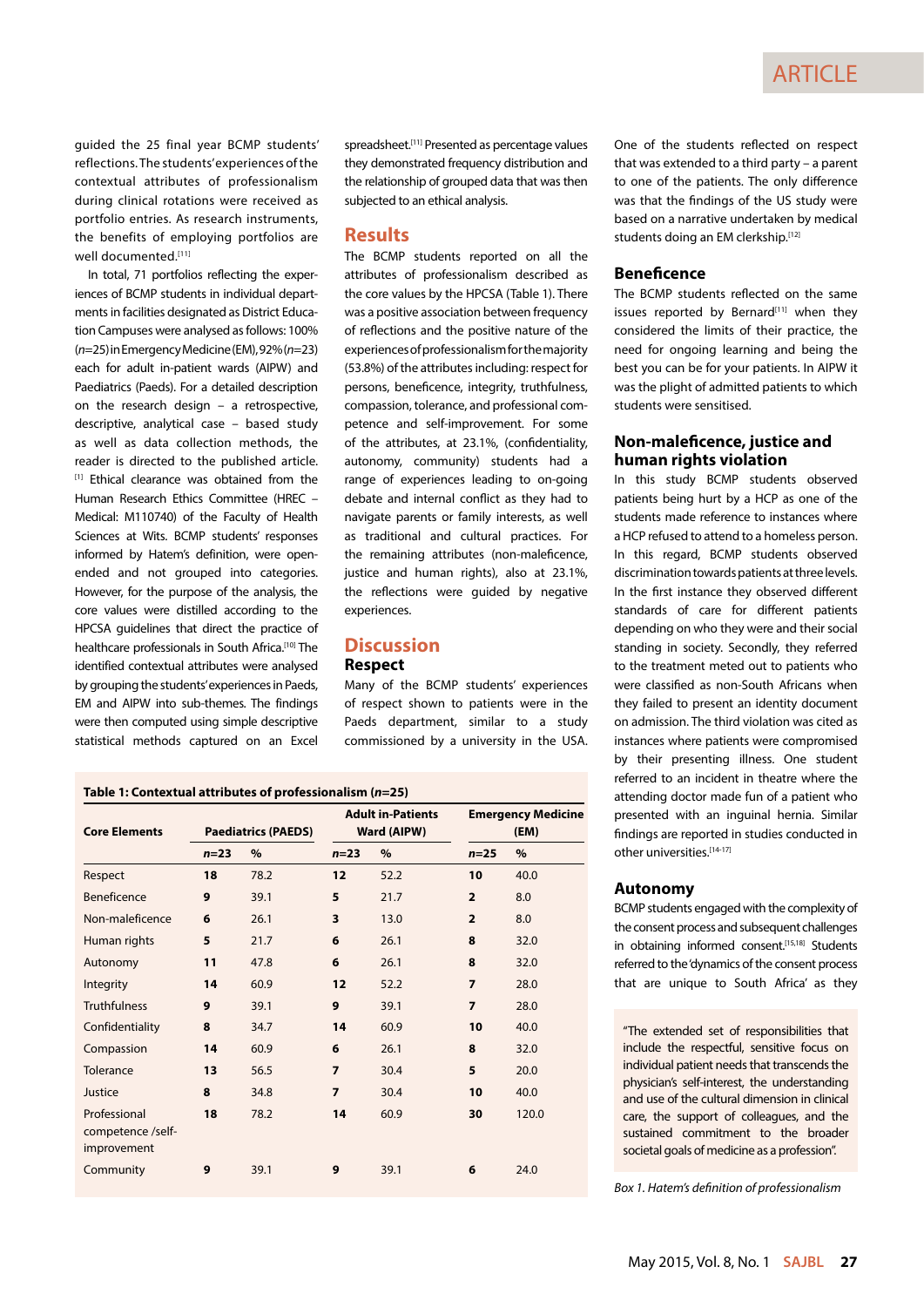linked the health-seeking behaviour of the parents in Paeds with their traditional belief system. The experiences of the students are supported by Tsotsi<sup>[19,20]</sup> who refers to the process of attaining informed consent in developing countries as a complex issue or a contentious issue that is context-specific.[20]

## **Truth-telling**

BCMP students observed that for many of the adolescents, poor communication between HCPs and the patients was contrary to the best interests of the patients. The dilemma around the issue of trust that students faced was based on the fact that there was no consensus, e.g. when was the right time to tell a child that he was HIV-infected or the reason why his parents died? With the majority of patients expecting to be told the truth about their condition<sup>[21]</sup> the students felt it was unfair for patients to be expected to take chronic medication for life if they did not understand the associated value. While truth-telling is not always encouraged for various reasons, e.g. emotional status of the patient, withholding or giving false information to patients and/or families is considered to be unethical conduct.[22]

### **Confidentiality**

The privacy of patient information was seen as a contentious issue that led to many violations of confidentiality due to systemic issues. It presented a challenge especially in AIPW as a result of the economic setup of the wards. BCMP students reflected on instances where the family demanded to know intimate details about their relative, thereby creating a dilemma for the HCP who could not disclose information without violating the rights of the admitted adult patient. This entitlement to patient information is often associated with particular settings as similar findings were reported in Uganda and elsewhere in Africa.<sup>[20]</sup>

#### **Compassion and care**

BCMP students reflected on the value of demonstrating compassion and care in the clinical setting as an attribute mainly observed in Paeds similar to findings reported in two studies conducted in the USA.[11,12] The positive reflections that BCMP students experienced in Paeds were consistent with and met the recommendations of the HPCSA that require HCPs to always show regard for their patients as their primary professional duty.[10]

#### **Tolerance**

The expectation for HCPs to be culturally competent is considered a moral requirement that informs the professional conduct of HCPs. Students were conscientised to the clinician's dilemma and the required tolerance in negotiating with parents when they demanded that critically ill children be discharged or with relatives who refused to accept healthcare such as therapeutic amputation of a limb, if it was not culturally or religiously acceptable.<sup>[20]</sup> In teaching professionalism, due consideration should be given to respect for local customs and related to the different cultures within that context.[24]

## **Community experience**

Many of the BCMP students' reflections on their community experience that informed and motivated students to contribute to the betterment of society were born out of frustration. Students reflected not only on their experiences but also on what they

felt should be taken into account to improve the plight of the community regarding the number of patients who refused hospital treatment (RHT) in Paeds and in AIPW and to a lesser degree in EM.[23] Traditional practice in rural communities was the most likely reason underpinning the request for RHT. While patients have a right to refuse treatment, the decision must be rational and fully informed.[18] Concerns expressed by the BCMP students with regard to observed RHT practice are supported by Crain<sup>[25]</sup> as he considered morality and rights-based healthcare to be informed by the propensity of the healthcare community to preserve the value of life.

## **Professional integrity**

As an observed attribute for many of the admitted patients as reflected in portfolios in Paeds and in AIPW but not so much in EM, BCMP students witnessed a virtue that requires both moral and intellectual excellence and a measure that limits violations to the profession.[26]

#### **Professional development**

BCMP students reflected on their professional development as a process acquired either through observed role modelling or their experiences of being mentored, as students enjoyed exceptional positive experiences in EM but also in Paeds and in AIPW.[7] Teamwork was a critical area of development that was noted by students as contributing to their learning and improvement of skills. Students were of the view that their own competence was determined by the extent to which the team cooperated and pulled together for the benefit of the patient and the student as a trainee HCP.<sup>[12]</sup> Appraising medical students' reflection-inlearning, Sobral<sup>[13]</sup> makes reference to a positive correlation between quality of reflections and a readiness to self-regulate as well as perceived learning autonomy. The present data support the assertion by Swick<sup>[6]</sup> when the value of professionalism is considered from two levels – namely the individual and the collective. Students were motivated to do more when they were in teams. In instances where the experience was negative, students perceived this as denying them an opportunity to attain desired and professionally required skills.[16]

## **Limitations**

It should be noted that the data in this study were not primarily intended for research purposes.[1] Nonetheless rich data sets, obtained using acceptable scientific methods, had to be compressed to answer critical questions for this programme.

## **Conclusion**

Hatem's definition of professionalism as a stimulus for this research facilitated for context-specific learning and experiences of role modelling especially in Paeds. Overall, the findings in this study support student exposure to community issues as one of the valuable approaches to learning about professionalism. The BCMP students had to consider the cultural dimensions in clinical care as they interacted with patients in their context. The value of learning about professionalism was considered at two levels where the BCMP students considered not only their role as individuals but also the extent to which their competencies were influenced by a team approach. The study has highlighted some of the ethical dilemmas related to context that need to be considered when students are based in local communities.